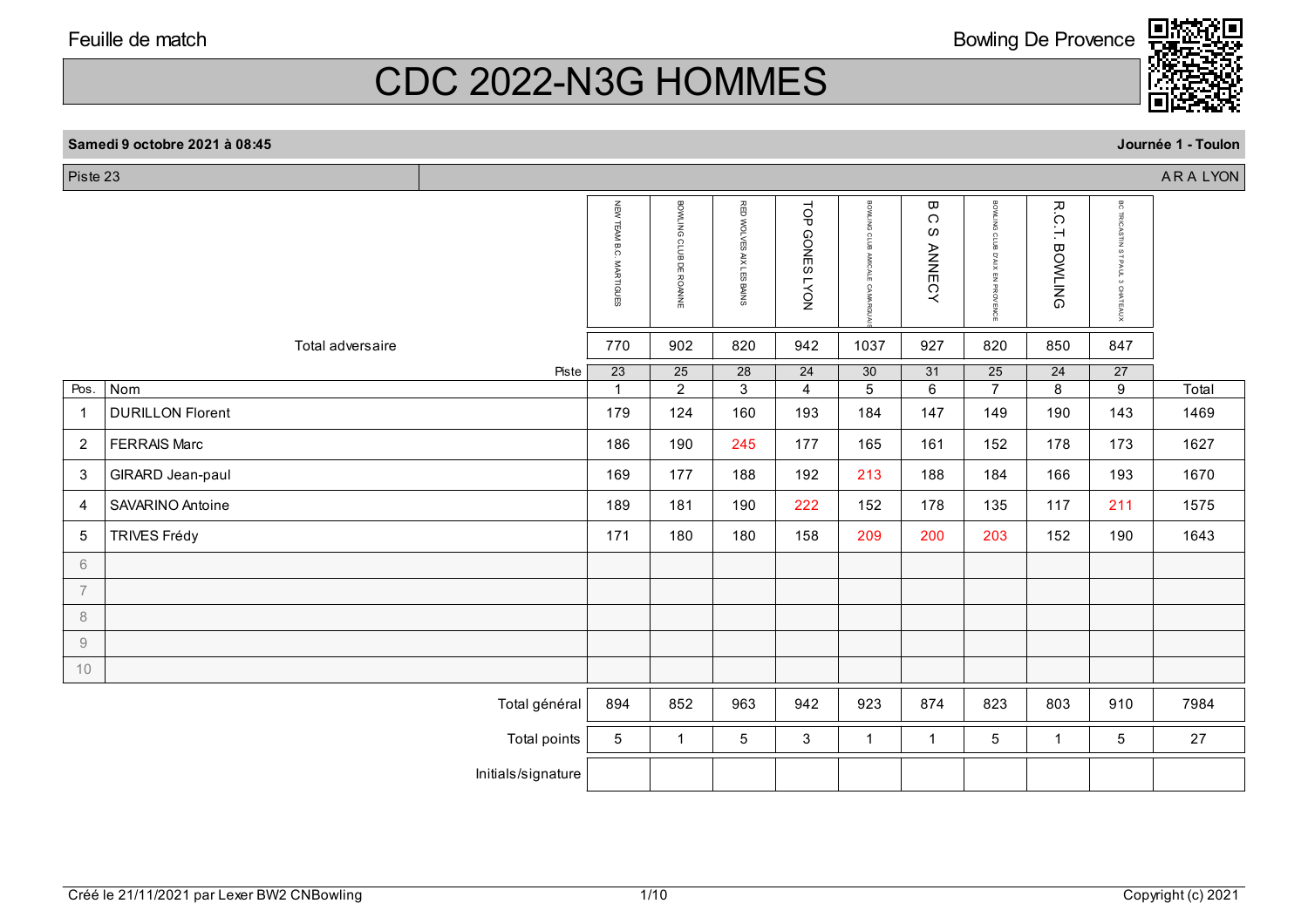Bowling De Provence



# CDC 2022-N3G HOMMES

|                | Journée 1 - Toulon<br>Samedi 9 octobre 2021 à 08:45 |                    |                                 |                                    |                                                    |                                   |                                   |                                                             |                                   |                                          |                                   |                         |
|----------------|-----------------------------------------------------|--------------------|---------------------------------|------------------------------------|----------------------------------------------------|-----------------------------------|-----------------------------------|-------------------------------------------------------------|-----------------------------------|------------------------------------------|-----------------------------------|-------------------------|
| Piste 24       |                                                     |                    |                                 |                                    |                                                    |                                   |                                   |                                                             |                                   |                                          |                                   | NEW TEAM B.C. MARTIGUES |
|                |                                                     |                    | AR<br>⋗<br><b>LYON</b>          | $\frac{1}{2}$<br><b>GONES LYON</b> | $\pmb{\varpi}$<br>$\bigcirc$<br>ω<br><b>ANNECY</b> | RED WOLVES AIX LES BAINS          | BOWLING CLUB DE ROANNE            | ី<br>TRICASTIN ST PAUL<br>$\boldsymbol{\omega}$<br>CHATEAUX | R.C.T.<br><b>BOWLING</b>          | BOWLING CLUB<br><b>AMICALE</b><br>CAMARG | BOWLING CLUB D'AIX EN PROVENCE    |                         |
|                | Total adversaire                                    |                    | 894                             | 866                                | 992                                                | 879                               | 997                               | 866                                                         | 830                               | 816                                      | 965                               |                         |
| Pos.           | Nom                                                 | Piste              | $\overline{24}$<br>$\mathbf{1}$ | $\overline{27}$<br>$\overline{2}$  | $\overline{30}$<br>$\overline{3}$                  | $\overline{32}$<br>$\overline{4}$ | $\overline{26}$<br>$\overline{5}$ | $\overline{28}$<br>$\overline{6}$                           | $\overline{29}$<br>$\overline{7}$ | $\overline{27}$<br>$\overline{8}$        | $\overline{23}$<br>$\overline{9}$ | Total                   |
| $\overline{1}$ | <b>BERTOLOTTO Gilbert</b>                           |                    | 123                             | 149                                | 146                                                | 151                               | 145                               | 156                                                         | 158                               | 205                                      | 191                               | 1424                    |
| $\overline{2}$ | <b>CLASTRIER Fabrice</b>                            |                    | 188                             | 203                                | 175                                                | 153                               | 198                               | 171                                                         | 164                               | 177                                      | 180                               | 1609                    |
| 3              | <b>COLARD Dominique</b>                             |                    | 172                             | 172                                | 171                                                | 144                               | 156                               | 215                                                         | 191                               | 156                                      | 168                               | 1545                    |
| 4              | <b>FRANCOIS Corentin</b>                            |                    |                                 |                                    |                                                    |                                   |                                   |                                                             |                                   |                                          |                                   |                         |
| $\sqrt{5}$     | <b>GHIGI Christophe</b>                             |                    | 148                             | 141                                | 147                                                | 155                               | 181                               | 150                                                         | 163                               | 179                                      | 193                               | 1457                    |
| $6\,$          | MASSON Christian                                    |                    | 139                             | 192                                | 174                                                | 139                               | 144                               | 144                                                         | 211                               | 188                                      | 202                               | 1533                    |
| $\overline{7}$ |                                                     |                    |                                 |                                    |                                                    |                                   |                                   |                                                             |                                   |                                          |                                   |                         |
| $\,8\,$        |                                                     |                    |                                 |                                    |                                                    |                                   |                                   |                                                             |                                   |                                          |                                   |                         |
| $\mathcal G$   |                                                     |                    |                                 |                                    |                                                    |                                   |                                   |                                                             |                                   |                                          |                                   |                         |
| 10             |                                                     |                    |                                 |                                    |                                                    |                                   |                                   |                                                             |                                   |                                          |                                   |                         |
|                |                                                     | Total général      | 770                             | 857                                | 813                                                | 742                               | 824                               | 836                                                         | 887                               | 905                                      | 934                               | 7568                    |
|                |                                                     | Total points       | $\mathbf{1}$                    | $\mathbf{1}$                       | $\mathbf{1}$                                       | $\mathbf{1}$                      | $\mathbf{1}$                      | $\mathbf 1$                                                 | 5 <sup>5</sup>                    | 5                                        | $\mathbf{1}$                      | $17\,$                  |
|                |                                                     | Initials/signature |                                 |                                    |                                                    |                                   |                                   |                                                             |                                   |                                          |                                   |                         |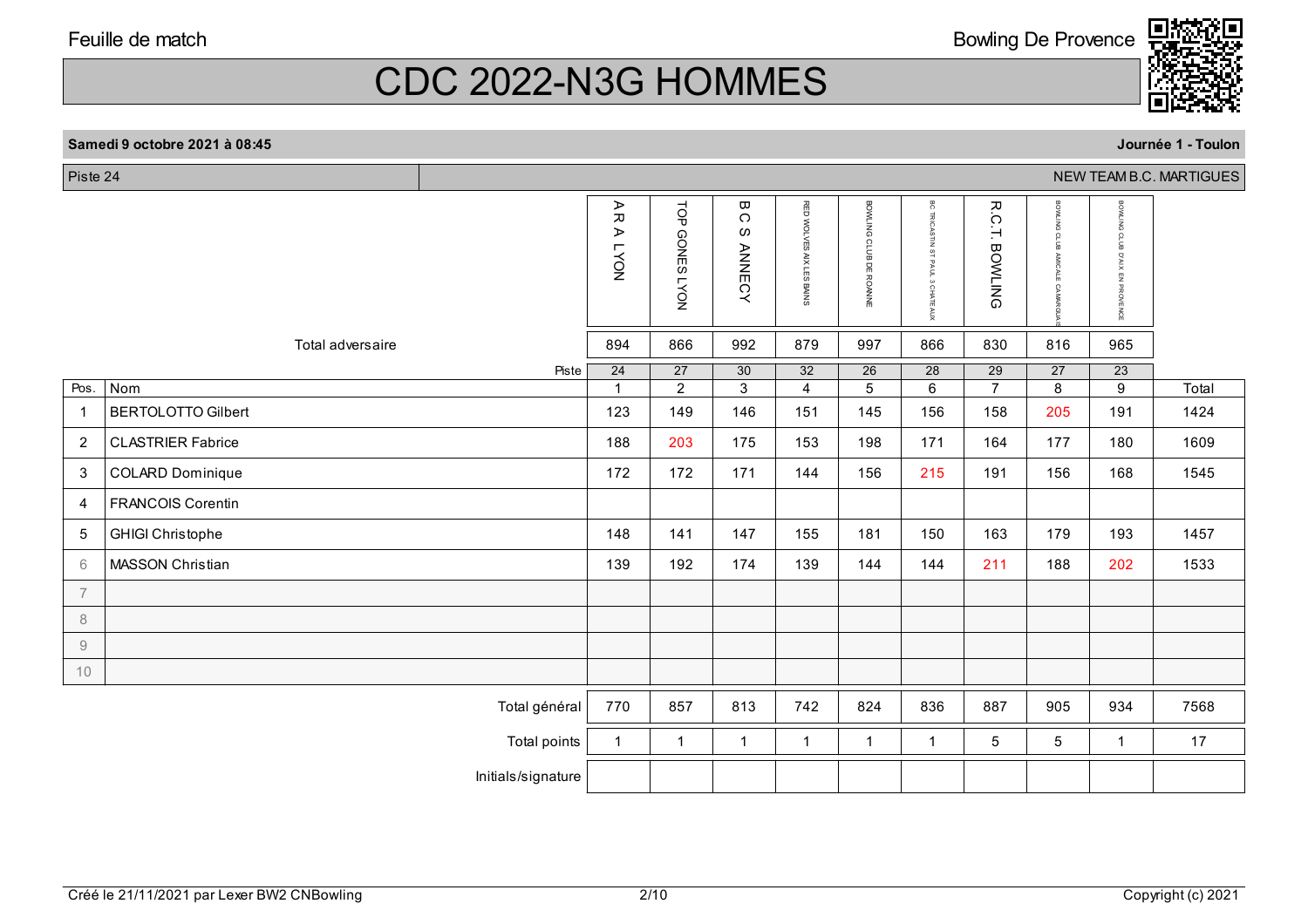**Samedi 9 octobre 2021 à 08:45**

CDC 2022-N3G HOMMES

| Piste 25       |                               |                    |                                            |                                      |                            |                                |                                   |                                                                                       |                                   |                      |                                   | <b>BCS ANNECY</b> |
|----------------|-------------------------------|--------------------|--------------------------------------------|--------------------------------------|----------------------------|--------------------------------|-----------------------------------|---------------------------------------------------------------------------------------|-----------------------------------|----------------------|-----------------------------------|-------------------|
|                |                               |                    | BOWLING CLUB<br><b>AMICALE</b><br>CAMARGUA | BC TRICASTIN ST PAUL<br>- 3 CHATEAUX | NEW TEAM B.C.<br>MARTIGUES | BOWLING CLUB D'AIX EN PROVENCE | R.C.T.<br><b>BOWLING</b>          | $\blacktriangleright$<br>$\overline{\lambda}$<br>$\blacktriangleright$<br><b>NOV1</b> | RED WOLVES AIX LES BAINS          | TOP GONES LYON       | BOWLING CLUB DE ROANNE            |                   |
|                | Total adversaire              |                    | 884                                        | 878                                  | 813                        | 892                            | 845                               | 874                                                                                   | 976                               | 891                  | 936                               |                   |
| Pos.           | $\overline{\text{Nom}}$       | Piste              | 25                                         | 24<br>$\overline{2}$                 | 29<br>$\overline{3}$       | 26<br>$\overline{4}$           | $\overline{28}$<br>$\overline{5}$ | 32<br>$\overline{6}$                                                                  | $\overline{28}$<br>$\overline{7}$ | 21<br>$\overline{8}$ | $\overline{29}$<br>$\overline{9}$ | Total             |
| $\overline{1}$ | <b>BERNARD Philippe</b>       |                    | 156                                        | 166                                  | 245                        | 182                            | 175                               | 178                                                                                   | 164                               | 170                  | 184                               | 1620              |
|                |                               |                    |                                            |                                      |                            |                                |                                   |                                                                                       |                                   |                      |                                   |                   |
| 2              | GENILLARD Ralph yves #        |                    | 149                                        | 179                                  | 148                        | 180                            | 163                               | 175                                                                                   | 199                               | 177                  | 190                               | 1560              |
| 3              | <b>KERLERO DE ROSBO Erick</b> |                    | 243                                        | 233                                  | 201                        | 233                            | 198                               | 235                                                                                   | 188                               | 234                  | 159                               | 1924              |
| 4              | <b>KERRIEN Yves</b>           |                    |                                            |                                      |                            |                                |                                   |                                                                                       |                                   |                      |                                   |                   |
| 5              | PRIVAT Philippe               |                    | 202                                        | 208                                  | 175                        | 212                            | 191                               | 149                                                                                   | 162                               | 142                  | 224                               | 1665              |
| 6              | SASSELLA Serge                |                    | 188                                        | 191                                  | 223                        | 179                            | 173                               | 190                                                                                   | 195                               | 158                  | 221                               | 1718              |
| $\overline{7}$ |                               |                    |                                            |                                      |                            |                                |                                   |                                                                                       |                                   |                      |                                   |                   |
| 8              |                               |                    |                                            |                                      |                            |                                |                                   |                                                                                       |                                   |                      |                                   |                   |
| $\mathcal G$   |                               |                    |                                            |                                      |                            |                                |                                   |                                                                                       |                                   |                      |                                   |                   |
| 10             |                               |                    |                                            |                                      |                            |                                |                                   |                                                                                       |                                   |                      |                                   |                   |
|                |                               | Total général      | 938                                        | 977                                  | 992                        | 986                            | 900                               | 927                                                                                   | 908                               | 881                  | 978                               | 8487              |
|                |                               | Total points       | 5                                          | 5                                    | 5 <sup>5</sup>             | $5\phantom{.0}$                | $5\phantom{.0}$                   | $5\phantom{.0}$                                                                       | $\mathbf{1}$                      | $\boldsymbol{2}$     | $5\phantom{.0}$                   | 38                |
|                |                               | Initials/signature |                                            |                                      |                            |                                |                                   |                                                                                       |                                   |                      |                                   |                   |

**Journée 1 - Toulon**

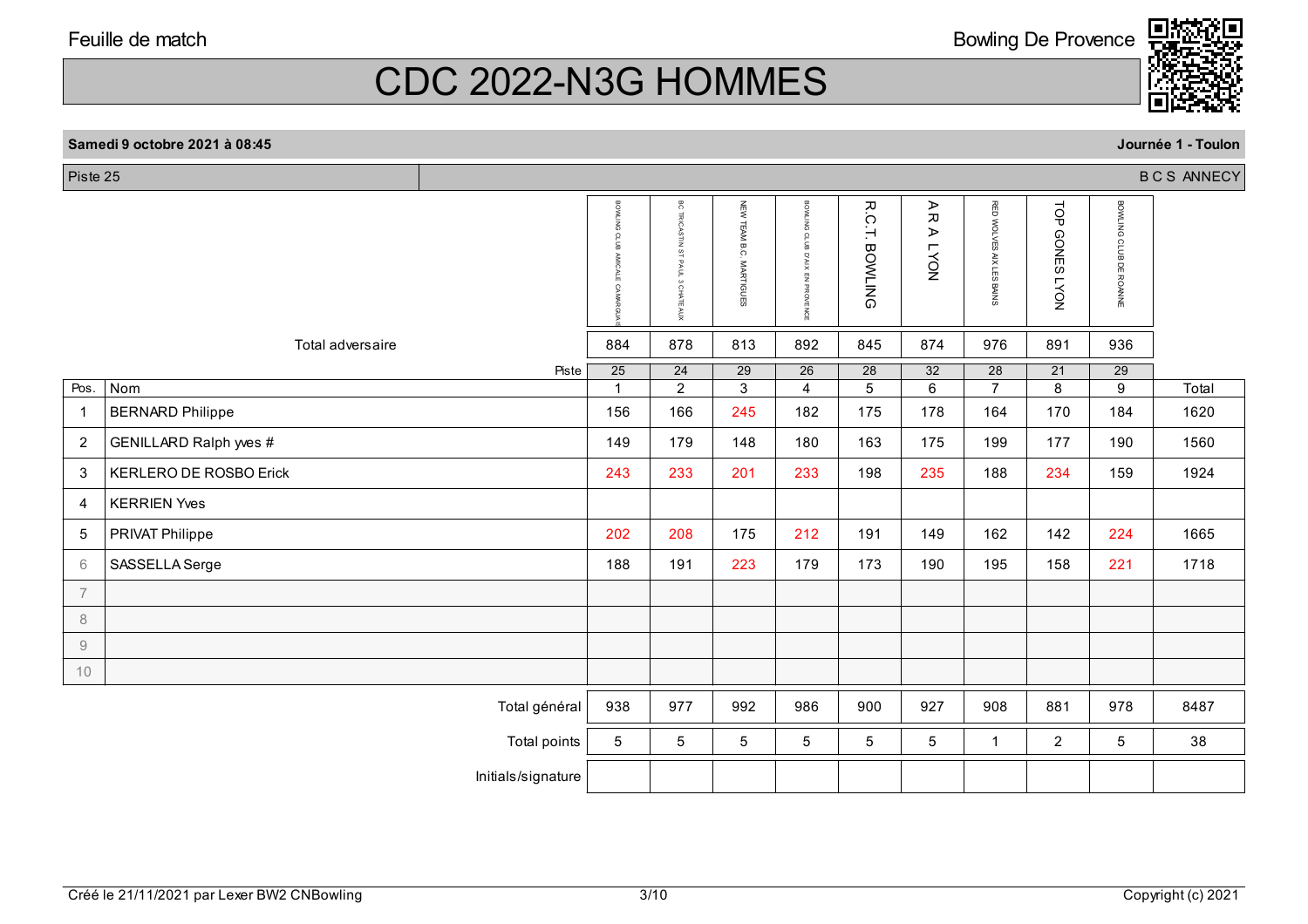Bowling De Provence



**Journée 1 - Toulon**

# CDC 2022-N3G HOMMES

| Piste 26<br>BOWLING CLUB AMICALE CAMARGUAISE |                          |                    |                                                     |                                   |                                   |                                                    |                                         |                          |                                   |                         |                                   |       |
|----------------------------------------------|--------------------------|--------------------|-----------------------------------------------------|-----------------------------------|-----------------------------------|----------------------------------------------------|-----------------------------------------|--------------------------|-----------------------------------|-------------------------|-----------------------------------|-------|
|                                              |                          |                    | ω<br>$\bigcirc$<br>${\mathcal{O}}$<br><b>ANNECY</b> | <b>R.C.T. BOWLING</b>             | BOWLING CLUB<br>D'AIX EN PROVENCE | $_{\circ}^{\circ}$<br>TRICASTIN ST PAUL 3 CHATEAUX | ⋗<br>观<br>$\blacktriangleright$<br>NOV1 | RED WOLVES AIX LES BAINS | BOWLING CLUB DE ROANNE            | NEW TEAM B.C. MARTIGUES | TOP<br><b>GONES LYON</b>          |       |
|                                              | Total adversaire         |                    | 938                                                 | 795                               | 949                               | 810                                                | 923                                     | 919                      | 921                               | 905                     | 839                               |       |
| Pos.                                         | Nom                      | Piste              | $\overline{26}$<br>$\mathbf{1}$                     | $\overline{32}$<br>$\overline{2}$ | $\overline{23}$<br>$\overline{3}$ | $\overline{27}$<br>4                               | 29<br>$\overline{5}$                    | $\overline{25}$<br>6     | $\overline{22}$<br>$\overline{7}$ | $\overline{28}$<br>8    | $\overline{26}$<br>$\overline{9}$ | Total |
| $\mathbf{1}$                                 | DECOURCELLE Christophe   |                    | 158                                                 |                                   |                                   | 197                                                | 200                                     | 159                      |                                   | 165                     | 182                               | 1061  |
| $\overline{2}$                               | JOLY - DESPLAINS Fabrice |                    | 204                                                 | 188                               | 169                               | 147                                                | 206                                     | 201                      | 147                               |                         |                                   | 1262  |
| 3                                            | <b>LABILLE Philippe</b>  |                    | 183                                                 | 184                               | 147                               |                                                    | 185                                     | 180                      | 163                               | 157                     | 179                               | 1378  |
| 4                                            | NIETO Bernard            |                    | 170                                                 | 193                               | 253                               | 142                                                |                                         |                          | 186                               | 150                     | 169                               | 1263  |
| 5                                            | NIETO Laurent            |                    |                                                     |                                   |                                   | 178                                                | 224                                     | 160                      |                                   |                         |                                   | 562   |
| 6                                            | NIETO Téo                |                    |                                                     | 171                               | 152                               |                                                    |                                         |                          | 150                               | 168                     | 214                               | 855   |
| $\overline{7}$                               | <b>REDAL Norbert</b>     |                    | 169                                                 | 173                               | 154                               | 162                                                | 222                                     | 247                      |                                   |                         |                                   | 1127  |
| 8                                            | <b>SERNAGLIA Florant</b> |                    |                                                     |                                   |                                   |                                                    |                                         |                          | 182                               | 176                     | 167                               | 525   |
| $\mathcal G$                                 |                          |                    |                                                     |                                   |                                   |                                                    |                                         |                          |                                   |                         |                                   |       |
| 10                                           |                          |                    |                                                     |                                   |                                   |                                                    |                                         |                          |                                   |                         |                                   |       |
|                                              |                          | Total général      | 884                                                 | 909                               | 875                               | 826                                                | 1037                                    | 947                      | 828                               | 816                     | 911                               | 8033  |
|                                              |                          | Total points       | $\mathbf{1}$                                        | 5                                 | $\mathbf{1}$                      | 5                                                  | 6                                       | 5                        | $\mathbf 1$                       | $\mathbf{1}$            | 5                                 | 30    |
|                                              |                          | Initials/signature |                                                     |                                   |                                   |                                                    |                                         |                          |                                   |                         |                                   |       |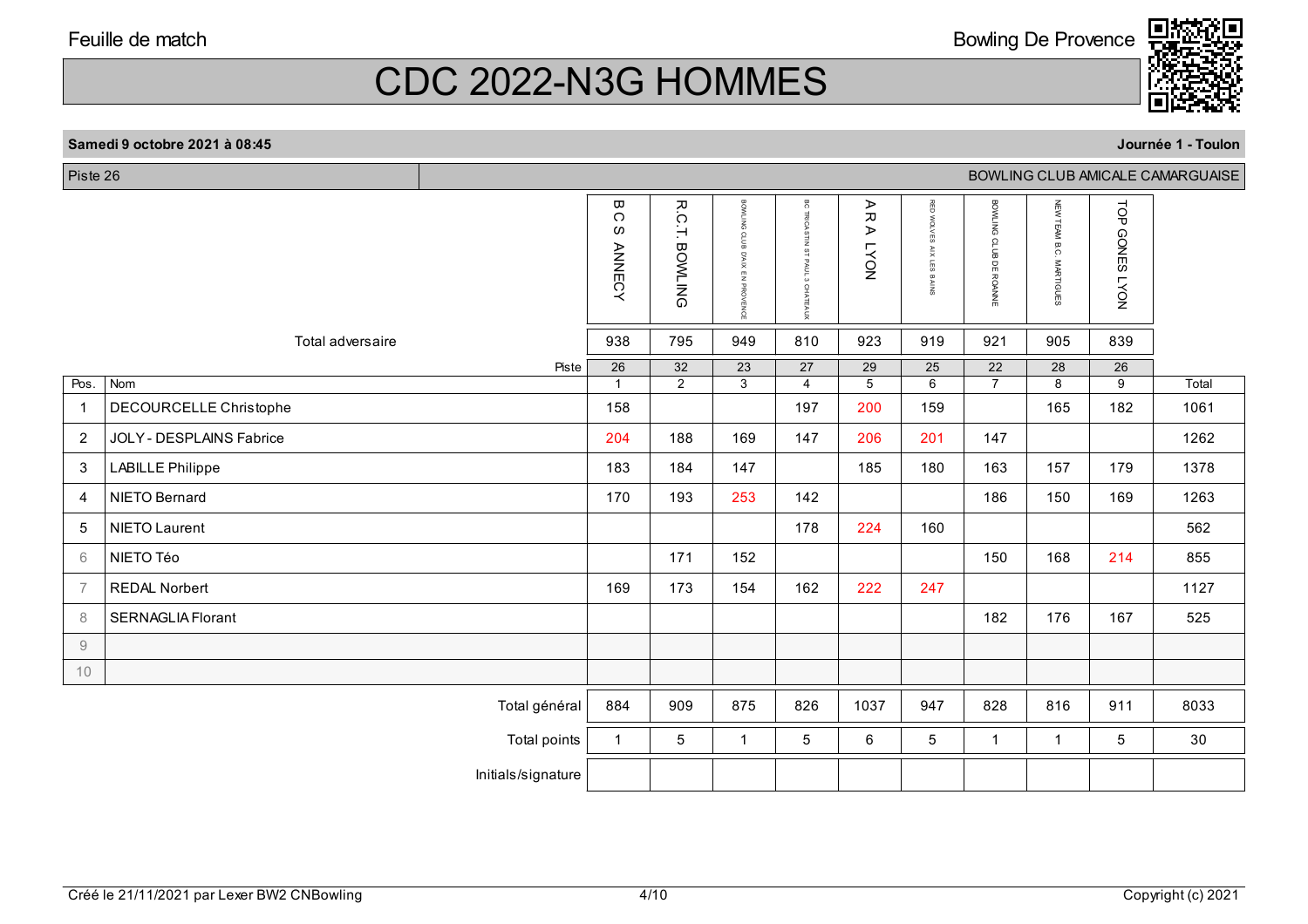Bowling De Provence



**Journée 1 - Toulon**

# CDC 2022-N3G HOMMES

| Piste 27<br>BOWLING CLUB D'AIX EN PROVENCE                |                         |                                 |                          |                                   |                                                                 |                                   |                                   |                                            |                                                                 |                                   |       |
|-----------------------------------------------------------|-------------------------|---------------------------------|--------------------------|-----------------------------------|-----------------------------------------------------------------|-----------------------------------|-----------------------------------|--------------------------------------------|-----------------------------------------------------------------|-----------------------------------|-------|
|                                                           |                         | BOWLING CLUB DE ROANNE          | RED WOLVES AIX LES BAINS | BOWLING CLUB<br>AMICALE CAMARGL   | $\hbox{\scriptsize\rm \Xi}$<br>$\bigcirc$<br>ω<br><b>ANNECY</b> | TOP GONES LYON                    | R.C<br>Ή<br><b>BOWLING</b>        | ΑR<br>$\blacktriangleright$<br><b>NOAT</b> | $_{\circ}^{\circ}$<br>TRICASTIN ST PAUL<br>$\omega$<br>CHATEAUX | NEW TEAM B.C. MARTIGUES           |       |
|                                                           | Total adversaire        | 963                             | 956                      | 875                               | 986                                                             | 896                               | 914                               | 823                                        | 904                                                             | 934                               |       |
| Pos.                                                      | Piste<br>Nom            | $\overline{27}$<br>$\mathbf{1}$ | 29<br>$\overline{2}$     | $\overline{24}$<br>$\overline{3}$ | $\overline{25}$<br>$\overline{4}$                               | $\overline{31}$<br>$\overline{5}$ | $\overline{23}$<br>$\overline{6}$ | $\overline{26}$<br>$\overline{7}$          | $\overline{30}$<br>$\overline{8}$                               | $\overline{24}$<br>$\overline{9}$ | Total |
| $\mathbf{1}$                                              | <b>GUIGUI Jacques</b>   | 185                             | 178                      | 193                               | 180                                                             | 180                               | 182                               | 173                                        | 138                                                             |                                   | 1409  |
| $\overline{2}$                                            | JONQUET Frédéric        | 186                             | 161                      |                                   |                                                                 | 171                               | 181                               | 173                                        | 145                                                             | 183                               | 1200  |
| 3                                                         | LAURENT Jean-christophe | 170                             | 182                      | 161                               | 153                                                             |                                   |                                   | 141                                        | 174                                                             | 175                               | 1156  |
| 4                                                         | LIENARD Jean-philippe   |                                 |                          | 170                               | 201                                                             | 181                               | 189                               | 163                                        | 180                                                             | 174                               | 1258  |
| $\sqrt{5}$                                                | MARTIN Jean-marc        | 236                             | 183                      | 221                               | 197                                                             | 192                               | 209                               | 170                                        |                                                                 | 212                               | 1620  |
| $\,$ 6 $\,$                                               | VIDOT Jonathan          | 172                             | 215                      | 204                               | 161                                                             | 151                               | 161                               |                                            | 166                                                             | 221                               | 1451  |
| $\overline{7}$                                            |                         |                                 |                          |                                   |                                                                 |                                   |                                   |                                            |                                                                 |                                   |       |
| $\,8\,$                                                   |                         |                                 |                          |                                   |                                                                 |                                   |                                   |                                            |                                                                 |                                   |       |
| $\mathcal{G}% _{M_{1},M_{2}}^{\alpha,\beta}(\mathcal{G})$ |                         |                                 |                          |                                   |                                                                 |                                   |                                   |                                            |                                                                 |                                   |       |
| 10                                                        |                         |                                 |                          |                                   |                                                                 |                                   |                                   |                                            |                                                                 |                                   |       |
|                                                           | Total général           | 949                             | 919                      | 949                               | 892                                                             | 875                               | 922                               | 820                                        | 803                                                             | 965                               | 8094  |
|                                                           | Total points            | $\overline{c}$                  | $\mathbf{1}$             | $\overline{5}$                    | $\mathbf{1}$                                                    | $\mathbf{1}$                      | 5                                 | $\mathbf{1}$                               | $\mathbf{1}$                                                    | 5                                 | 22    |
|                                                           | Initials/signature      |                                 |                          |                                   |                                                                 |                                   |                                   |                                            |                                                                 |                                   |       |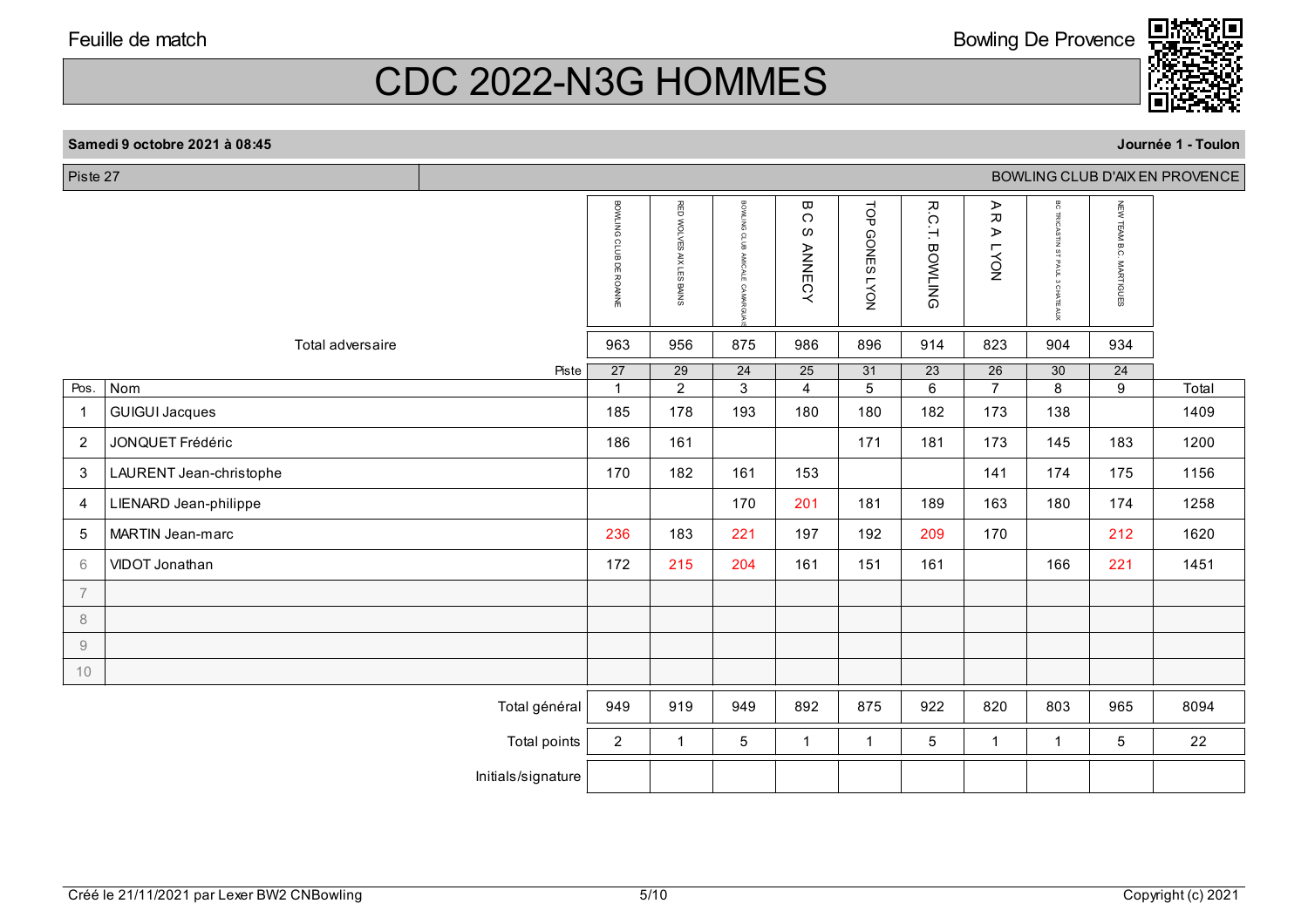Piste 28

CDC 2022-N3G HOMMES

**Journée 1 - Toulon**

| Piste 28               |                        |                    |                                                                   |                            |                                         |                          |                                   |                          |                                                    |                                   |                              | BOWLING CLUB DE ROANNE |
|------------------------|------------------------|--------------------|-------------------------------------------------------------------|----------------------------|-----------------------------------------|--------------------------|-----------------------------------|--------------------------|----------------------------------------------------|-----------------------------------|------------------------------|------------------------|
|                        |                        |                    | <b>BOWLING</b><br>$\Omega$<br>늡<br>D'AIX<br>Γ,<br><b>PROVENCE</b> | ⋗<br>ᅎ<br>⋗<br><b>LYON</b> | BC TRICAS<br>글<br>ST PAUL<br>3 CHATEAUX | R.C.T.<br><b>BOWLING</b> | NEW TEAM B.C. MARTIGUES           | TOP<br><b>GONES LYON</b> | BOWLING<br>$\Omega$<br>늚<br>ΜA<br>Š<br><b>MARC</b> | RED WOLVES AIX LES BAINS          | ω<br>C<br>လ<br><b>ANNECY</b> |                        |
|                        | Total adversaire       |                    | 949                                                               | 852                        | 852                                     | 867                      | 824                               | 894                      | 828                                                | 861                               | 978                          |                        |
|                        |                        | Piste              | $\overline{28}$<br>$\mathbf{1}$                                   | 26                         | $\overline{31}$<br>$\overline{3}$       | 30<br>$\overline{4}$     | $\overline{25}$<br>$\overline{5}$ | 29<br>$\overline{6}$     | $\overline{21}$<br>$\overline{7}$                  | $\overline{25}$<br>$\overline{8}$ | $\overline{30}$              |                        |
| Pos.                   | Nom                    |                    |                                                                   | $\overline{2}$             |                                         |                          |                                   |                          |                                                    |                                   | $\overline{9}$               | Total                  |
| $\mathbf 1$            | <b>BERGER Frédéric</b> |                    | 213                                                               | 182                        | 164                                     | 186                      | 222                               | 201                      | 199                                                | 186                               | 171                          | 1724                   |
| $\overline{2}$         | <b>BERTRAND Marc</b>   |                    | 190                                                               | 169                        | 198                                     | 142                      | 190                               | 197                      | 164                                                | 181                               | 205                          | 1636                   |
| $\mathbf{3}$           | <b>GRIFFON Roland</b>  |                    | 180                                                               | 179                        | 202                                     | 199                      | 210                               | 150                      | 180                                                | 143                               | 190                          | 1633                   |
| 4                      | PACHABEZIAN Rafi       |                    | 169                                                               | 183                        | 183                                     | 154                      | 162                               | 189                      | 191                                                | 148                               | 181                          | 1560                   |
| 5                      | <b>SARRY Michel</b>    |                    | 211                                                               | 189                        | 155                                     | 204                      | 213                               | 153                      | 187                                                | 189                               | 189                          | 1690                   |
| 6                      |                        |                    |                                                                   |                            |                                         |                          |                                   |                          |                                                    |                                   |                              |                        |
| $\overline{7}$         |                        |                    |                                                                   |                            |                                         |                          |                                   |                          |                                                    |                                   |                              |                        |
| $\,8\,$                |                        |                    |                                                                   |                            |                                         |                          |                                   |                          |                                                    |                                   |                              |                        |
| $\mathrel{\mathsf{g}}$ |                        |                    |                                                                   |                            |                                         |                          |                                   |                          |                                                    |                                   |                              |                        |
| 10                     |                        |                    |                                                                   |                            |                                         |                          |                                   |                          |                                                    |                                   |                              |                        |
|                        |                        | Total général      | 963                                                               | 902                        | 902                                     | 885                      | 997                               | 890                      | 921                                                | 847                               | 936                          | 8243                   |
|                        |                        | Total points       | $5\phantom{.0}$                                                   | 5                          | 5                                       | $5\phantom{.0}$          | 5                                 | $\overline{2}$           | 5                                                  | $\mathbf{1}$                      | $\mathbf{1}$                 | 34                     |
|                        |                        | Initials/signature |                                                                   |                            |                                         |                          |                                   |                          |                                                    |                                   |                              |                        |
|                        |                        |                    |                                                                   |                            |                                         |                          |                                   |                          |                                                    |                                   |                              |                        |



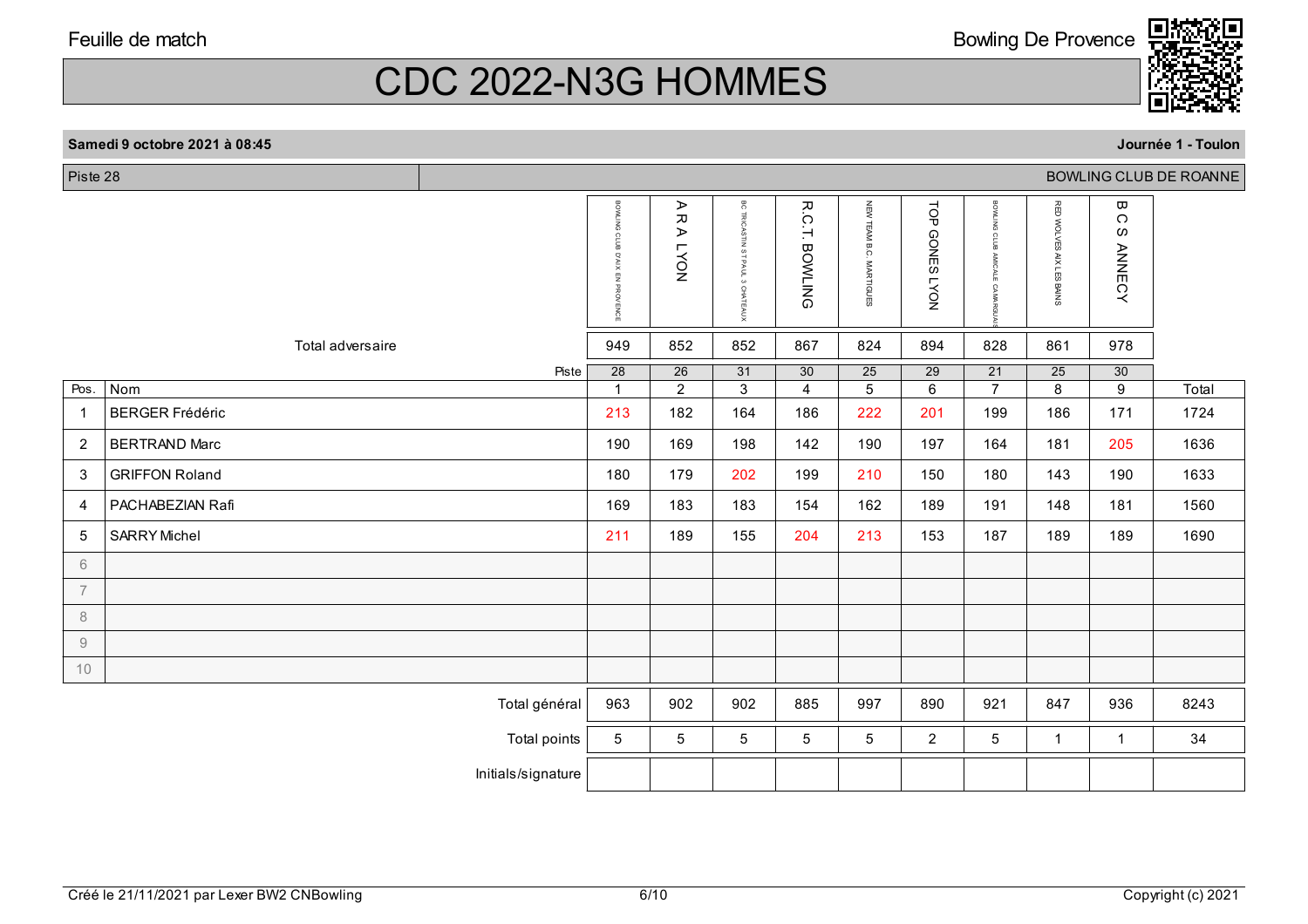Bowling De Provence



**Journée 1 - Toulon**

# CDC 2022-N3G HOMMES

| Piste 29       |                                | BC TRICASTIN ST PAUL 3 CHATEAUX |                                 |                                                 |                                   |                                                         |                                       |                                   |                                        |                                   |                                   |       |
|----------------|--------------------------------|---------------------------------|---------------------------------|-------------------------------------------------|-----------------------------------|---------------------------------------------------------|---------------------------------------|-----------------------------------|----------------------------------------|-----------------------------------|-----------------------------------|-------|
|                |                                |                                 | <b>R.C.T. BOWLING</b>           | $\pmb{\varpi}$<br>$\circ$<br>ဖ<br><b>ANNECY</b> | BOWLING CLUB DE ROANNE            | <b>BOWLING</b><br>crus<br><b>AMICALE</b><br><b>CAMP</b> | RED WOLVES<br><b>AIX LES</b><br>BAINS | NEW TEAM B.C. MARTIGUES           | TOP<br><b>GONES</b><br>NO <sub>A</sub> | BOWLING CLUB D'AIX EN<br>PROVENCE | A R<br>⋗<br>NO <sub>A</sub>       |       |
|                | Total adversaire               |                                 | 957                             | 977                                             | 902                               | 826                                                     | 930                                   | 836                               | 937                                    | 803                               | 910                               |       |
| Pos.           | Nom                            | Piste                           | $\overline{29}$<br>$\mathbf{1}$ | $\overline{23}$<br>$\overline{2}$               | $\overline{32}$<br>$\overline{3}$ | $\overline{28}$<br>$\overline{4}$                       | $\overline{24}$<br>$\overline{5}$     | $\overline{27}$<br>$\overline{6}$ | $\overline{23}$<br>$\overline{7}$      | $\overline{29}$<br>$\overline{8}$ | $\overline{28}$<br>$\overline{9}$ | Total |
| $\mathbf{1}$   | CAROUGE Jonah                  |                                 | 163                             | 177                                             | 187                               | 139                                                     | 156                                   | 183                               | 188                                    | 170                               | 165                               | 1528  |
| $\overline{2}$ | <b>CELLI Adrien</b>            |                                 |                                 |                                                 |                                   |                                                         |                                       |                                   |                                        |                                   |                                   |       |
| 3              | <b>CHEVASSUS AGNES Bernard</b> |                                 | 151                             | 128                                             | 136                               | 173                                                     | 181                                   | 150                               | 192                                    | 139                               | 166                               | 1416  |
| $\overline{4}$ | <b>GENDRON Hervé</b>           |                                 | 167                             | 203                                             | 102                               | 168                                                     | 136                                   | 206                               | 207                                    | 182                               | 189                               | 1560  |
| 5              | LECIEUX Pascal                 |                                 | 182                             | 191                                             | 225                               | 204                                                     | 176                                   | 158                               | 195                                    | 210                               | 177                               | 1718  |
| 6              | SAVONET Hervé                  |                                 | 117                             | 179                                             | 202                               | 126                                                     | 136                                   | 169                               | 205                                    | 203                               | 150                               | 1487  |
| $\overline{7}$ | VACHEROT Alexandre             |                                 |                                 |                                                 |                                   |                                                         |                                       |                                   |                                        |                                   |                                   |       |
| $\,8\,$        |                                |                                 |                                 |                                                 |                                   |                                                         |                                       |                                   |                                        |                                   |                                   |       |
| $\hbox{9}$     |                                |                                 |                                 |                                                 |                                   |                                                         |                                       |                                   |                                        |                                   |                                   |       |
| 10             |                                |                                 |                                 |                                                 |                                   |                                                         |                                       |                                   |                                        |                                   |                                   |       |
|                |                                | Total général                   | 780                             | 878                                             | 852                               | 810                                                     | 785                                   | 866                               | 987                                    | 904                               | 847                               | 7709  |
|                |                                | Total points                    | $\mathbf{1}$                    | $\mathbf{1}$                                    | $\mathbf{1}$                      | $\mathbf{1}$                                            | $\mathbf{1}$                          | 5                                 | 5                                      | 5                                 | $\mathbf{1}$                      | 21    |
|                |                                | Initials/signature              |                                 |                                                 |                                   |                                                         |                                       |                                   |                                        |                                   |                                   |       |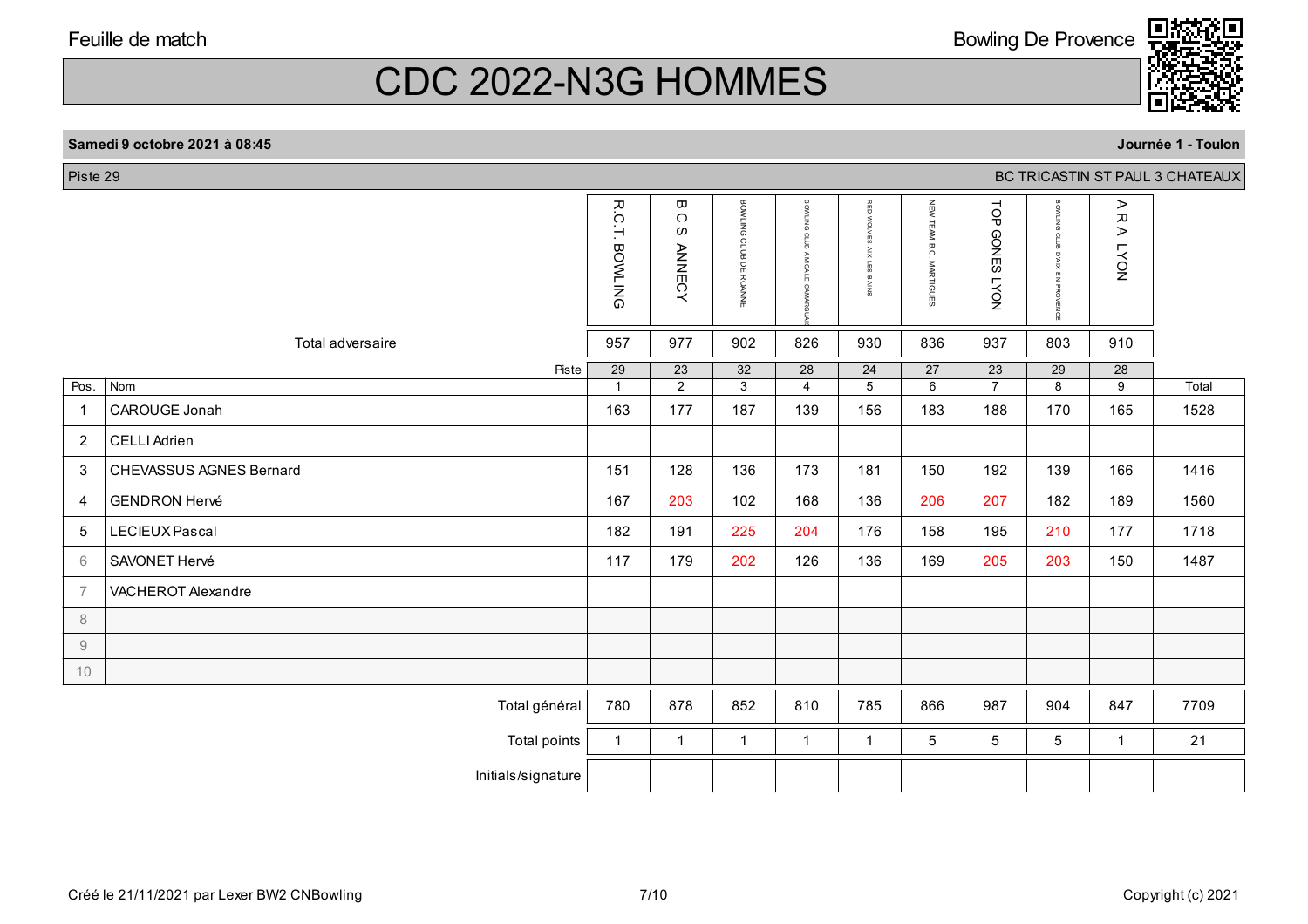**Samedi 9 octobre 2021 à 08:45**

CDC 2022-N3G HOMMES

|                | R.C.T. BOWLING<br>Piste 30 |                    |                                   |                                           |                                   |                                   |                                                  |                                   |                                   |                                   |                                   |       |
|----------------|----------------------------|--------------------|-----------------------------------|-------------------------------------------|-----------------------------------|-----------------------------------|--------------------------------------------------|-----------------------------------|-----------------------------------|-----------------------------------|-----------------------------------|-------|
|                |                            |                    | BC TRICASTIN ST PAUL 3 CHATEAUX   | BOMLING CLUB<br><b>AMICALE</b><br>CAMARGU | TOP<br><b>GONES LYON</b>          | BOWLING CLUB DE ROANNE            | $\pmb{\varpi}$<br>$\Omega$<br>w<br><b>ANNECY</b> | BOWLING CLUB D'AIX EN PROVENCE    | NEW TEAM B.C. MARTIGUES           | AR<br>⋗<br><b>LYON</b>            | RED WOLVES AIX LES BAINS          |       |
|                | Total adversaire           |                    | 780                               | 909                                       | 913                               | 885                               | 900                                              | 922                               | 887                               | 803                               | 811                               |       |
| Pos.           | Nom                        | Piste              | $\overline{30}$<br>$\overline{1}$ | $\overline{31}$<br>$\overline{2}$         | $\overline{26}$<br>$\overline{3}$ | $\overline{29}$<br>$\overline{4}$ | $\overline{27}$<br>$\overline{5}$                | $\overline{24}$<br>$\overline{6}$ | $\overline{30}$<br>$\overline{7}$ | $\overline{23}$<br>$\overline{8}$ | $\overline{21}$<br>$\overline{9}$ | Total |
| $\overline{1}$ | GIRE Jean-marie            |                    | 187                               | 187                                       | 148                               | 181                               | 168                                              | 172                               | 190                               | 172                               | 156                               | 1561  |
| $\overline{2}$ | LE BRIAND Cyril            |                    | 206                               | 162                                       | 146                               | 200                               | 189                                              | 203                               | 183                               | 156                               | 179                               | 1624  |
| $\mathbf{3}$   | MOTYL Serge                |                    | 209                               | 141                                       | 135                               | 175                               | 138                                              | 167                               | 148                               | 190                               | 197                               | 1500  |
| $\overline{4}$ | <b>NAPATI Georges</b>      |                    | 194                               | 149                                       | 167                               | 108                               | 183                                              | 211                               | 169                               | 174                               | 170                               | 1525  |
| 5              | <b>TADDEI Michel</b>       |                    | 161                               | 156                                       | 152                               | 203                               | 167                                              | 161                               | 140                               | 158                               | 190                               | 1488  |
| 6              | <b>TAMBORSKI Francis</b>   |                    |                                   |                                           |                                   |                                   |                                                  |                                   |                                   |                                   |                                   |       |
| $\overline{7}$ |                            |                    |                                   |                                           |                                   |                                   |                                                  |                                   |                                   |                                   |                                   |       |
| 8              |                            |                    |                                   |                                           |                                   |                                   |                                                  |                                   |                                   |                                   |                                   |       |
| $9\,$          |                            |                    |                                   |                                           |                                   |                                   |                                                  |                                   |                                   |                                   |                                   |       |
| 10             |                            |                    |                                   |                                           |                                   |                                   |                                                  |                                   |                                   |                                   |                                   |       |
|                |                            | Total général      | 957                               | 795                                       | 748                               | 867                               | 845                                              | 914                               | 830                               | 850                               | 892                               | 7698  |
|                |                            | Total points       | 5                                 | $\mathbf{1}$                              | $\mathbf{1}$                      | $\mathbf{1}$                      | $\mathbf{1}$                                     | $\overline{2}$                    | $\mathbf{1}$                      | 5                                 | 5                                 | 22    |
|                |                            | Initials/signature |                                   |                                           |                                   |                                   |                                                  |                                   |                                   |                                   |                                   |       |



**Journée 1 - Toulon**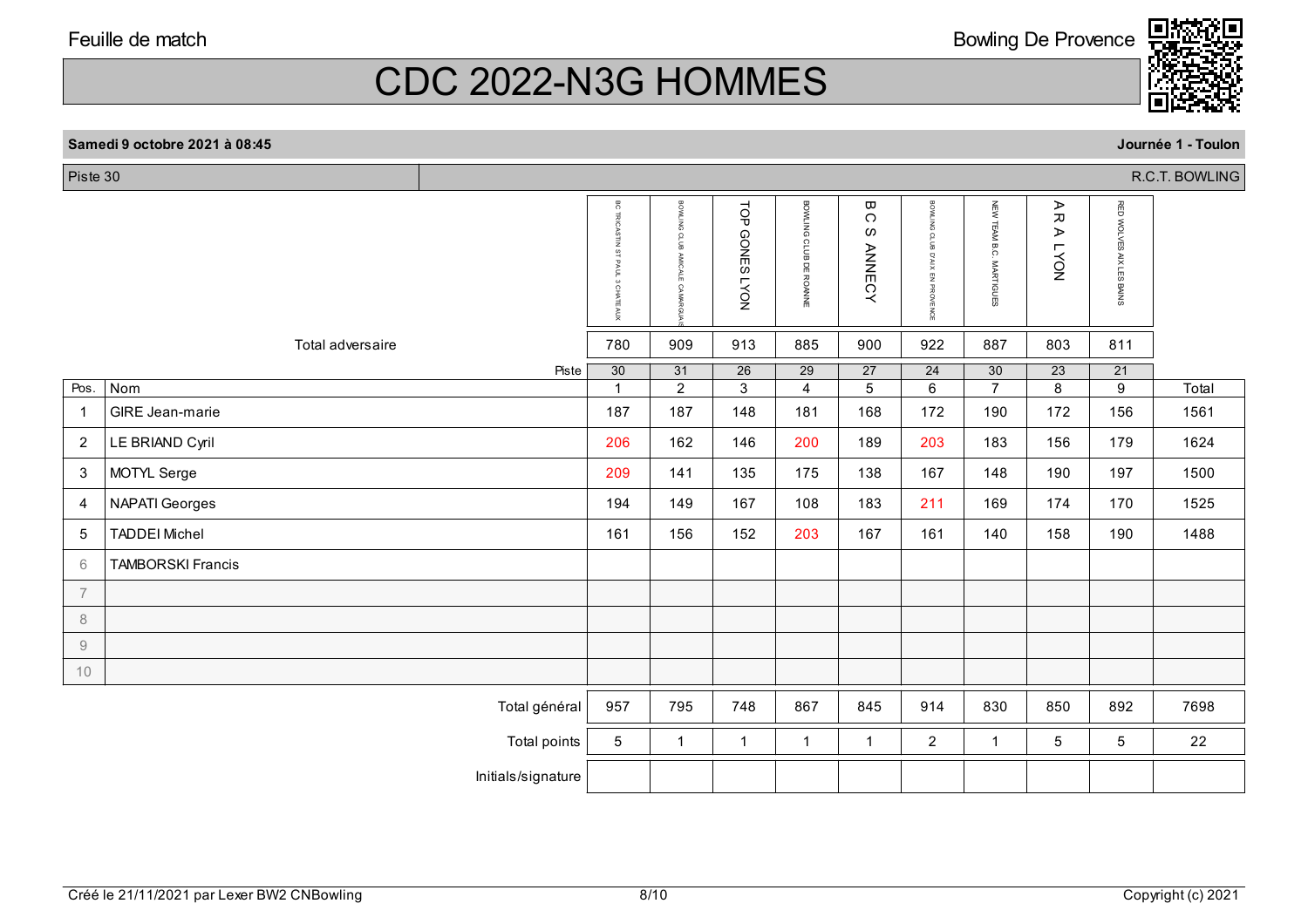Bowling De Provence



# CDC 2022-N3G HOMMES

|                | Samedi 9 octobre 2021 à 08:45 |                     |                          |                         |                               |                                                                                               |                                |                        |                                                             |                                    |                                           | Journée 1 - Toulon |
|----------------|-------------------------------|---------------------|--------------------------|-------------------------|-------------------------------|-----------------------------------------------------------------------------------------------|--------------------------------|------------------------|-------------------------------------------------------------|------------------------------------|-------------------------------------------|--------------------|
| Piste 31       |                               |                     |                          |                         |                               |                                                                                               |                                |                        |                                                             |                                    |                                           | TOP GONES LYON     |
|                |                               |                     | RED WOLVES AIX LES BAINS | NEW TEAM B.C. MARTIGUES | ᅎ<br>Ġ<br>Ή<br><b>BOWLING</b> | $\mathrel{\mathop{\mathsf{A}\vphantom{d}}\nolimits} \mathrel{\mathsf{R}}$<br>⋗<br><b>LYON</b> | BOWLING CLUB D'AIX EN PROVENCE | BOWLING CLUB DE ROANNE | $\overline{5}$<br>TRICASTIN ST PAUL<br>$\omega$<br>CHATEAUX | ω<br>$\circ$<br>w<br><b>ANNECY</b> | BOWLING CLUB<br><b>AMICALE</b><br>CAMARGU |                    |
|                | Total adversaire              |                     | 815                      | 857                     | 748                           | 942                                                                                           | 875                            | 890                    | 987                                                         | 881                                | 911                                       |                    |
|                |                               | Piste               | 31                       | $\overline{28}$         | 25                            | $\overline{23}$                                                                               | 32                             | 30                     | 24                                                          | $\overline{22}$                    | 25                                        |                    |
| Pos.           | Nom                           |                     | $\mathbf{1}$             | $\overline{2}$          | $\overline{3}$                | $\overline{4}$                                                                                | $\overline{5}$                 | $\overline{6}$         | $\overline{7}$                                              | $\overline{8}$                     | $\overline{9}$                            | Total              |
| -1             | <b>BOSCO</b> Antoine          |                     | 160                      | 187                     | 181                           | 224                                                                                           | 196                            | 168                    | 212                                                         | 172                                | 143                                       | 1643               |
| $\overline{2}$ | <b>DASSE Fabrice</b>          |                     | 192                      | 207                     | 164                           | 205                                                                                           | 163                            | 173                    | 183                                                         | 191                                | 181                                       | 1659               |
| 3              | <b>GARCIANE Francis</b>       |                     | 145                      | 191                     | 171                           | 145                                                                                           |                                |                        | 205                                                         | 145                                | 183                                       | 1185               |
| $\overline{4}$ | <b>GONZALEZ Michel</b>        |                     | 136                      | 128                     | 226                           | 171                                                                                           | 192                            | 210                    | 157                                                         |                                    |                                           | 1220               |
| 5              | <b>IVANEZ Martial</b>         |                     | 184                      | 153                     | 171                           |                                                                                               | 159                            | 153                    |                                                             | 166                                | 126                                       | 1112               |
| 6              | JORDA Sébastien               |                     |                          |                         |                               | 197                                                                                           | 186                            | 190                    | 180                                                         | 217                                | 206                                       | 1176               |
| $\overline{7}$ |                               |                     |                          |                         |                               |                                                                                               |                                |                        |                                                             |                                    |                                           |                    |
| 8              |                               |                     |                          |                         |                               |                                                                                               |                                |                        |                                                             |                                    |                                           |                    |
| $\mathcal{G}$  |                               |                     |                          |                         |                               |                                                                                               |                                |                        |                                                             |                                    |                                           |                    |
| 10             |                               |                     |                          |                         |                               |                                                                                               |                                |                        |                                                             |                                    |                                           |                    |
|                |                               | Total général       | 817                      | 866                     | 913                           | 942                                                                                           | 896                            | 894                    | 937                                                         | 891                                | 839                                       | 7995               |
|                |                               | <b>Total points</b> | 5                        | 5                       | 5                             | 3                                                                                             | 5                              | 5                      | $\mathbf{1}$                                                | 5                                  | $\mathbf{1}$                              | 35                 |
|                |                               | Initials/signature  |                          |                         |                               |                                                                                               |                                |                        |                                                             |                                    |                                           |                    |
|                |                               |                     |                          |                         |                               |                                                                                               |                                |                        |                                                             |                                    |                                           |                    |